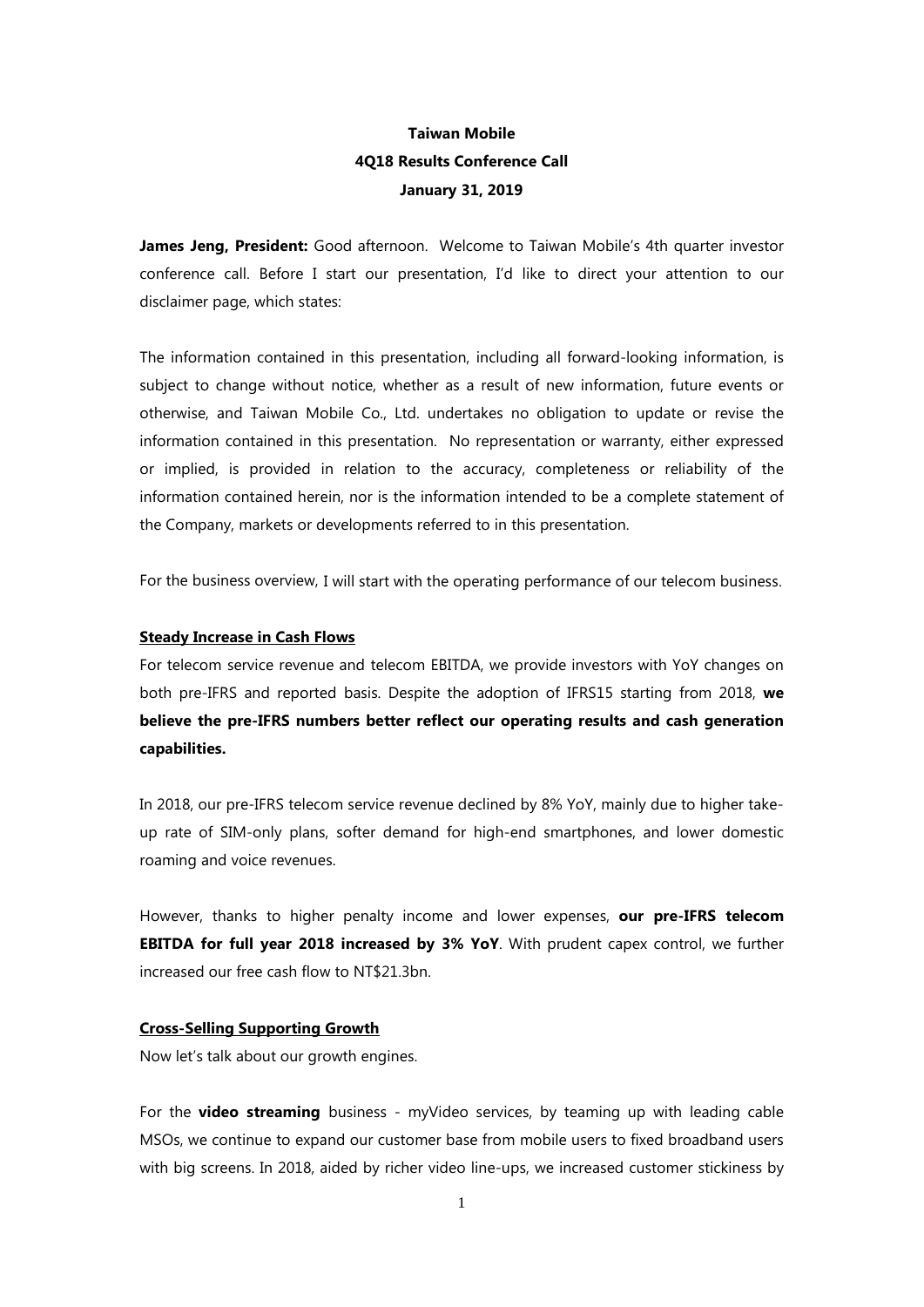doubling our monthly active users while the number of video viewed reached 4 times that of previous year. As a result, revenue from video streaming grew around 20% YoY.

For the **fixed broadband** business, we saw a 6% YoY increase in the subscriber base, thanks to effective cross-selling. With the fixed broadband penetration rate of our pay-TV reaching only 40% in 4Q 2018, there is still room to grow. A larger fixed broadband subscriber base also bodes well for our video streaming business in the future.

As to our **enterprise business,** ICT stood out with 94% YoY revenue increase while cloud and IoT also grew steadily. Our cooperation with Quanta and Asustek to build a national level AI cloud platform was the key highlight for the ICT business in 2018.

### **momo – Crown Jewel**

Now let us move on to **momo's** operational highlights.

In 2018, momo's **total revenue** grew by **26% YoY** on the back of strong momentum from B2C e-commerce division, where average ticket size grew by 8% YoY, and number of transactions grew by 24% YoY. The **total EBITDA** also grew by **15% YoY**.

Let me turn the presentation over to our Rosie for the financial overview section.

## **Performance by Business**

**Rosie Yu, CFO & Spokesperson:** In the fourth quarter, **consolidated revenue decreased by 1% YoY** as momo's strong revenue growth largely offset the decline in telecom business. **Pre-IFRS 15 EBITDA increased by 3% YoY**, thanks to lower handset subsidies and channel commissions in the telecom business.

For full year 2018, **consolidated revenue grew by 1% YoY**. In addition to momo's strong growth, our mobile value-added services, cloud, IoT and ICT services also grew steadily throughout the year. While **pre-IFRS 15 EBITDA grew by 3% YoY**, downward bundle sales adjustment to the **reported financials**, which had no cash flow impact, increased by NT\$2bn YoY.

Let us move to the results summary page.

# **Results Summary**

In the fourth quarter of 2018, strong showing from momo and lower non-operating expenses resulted in a 27% YoY increase in net income. We missed 4Q guidance due to lower-than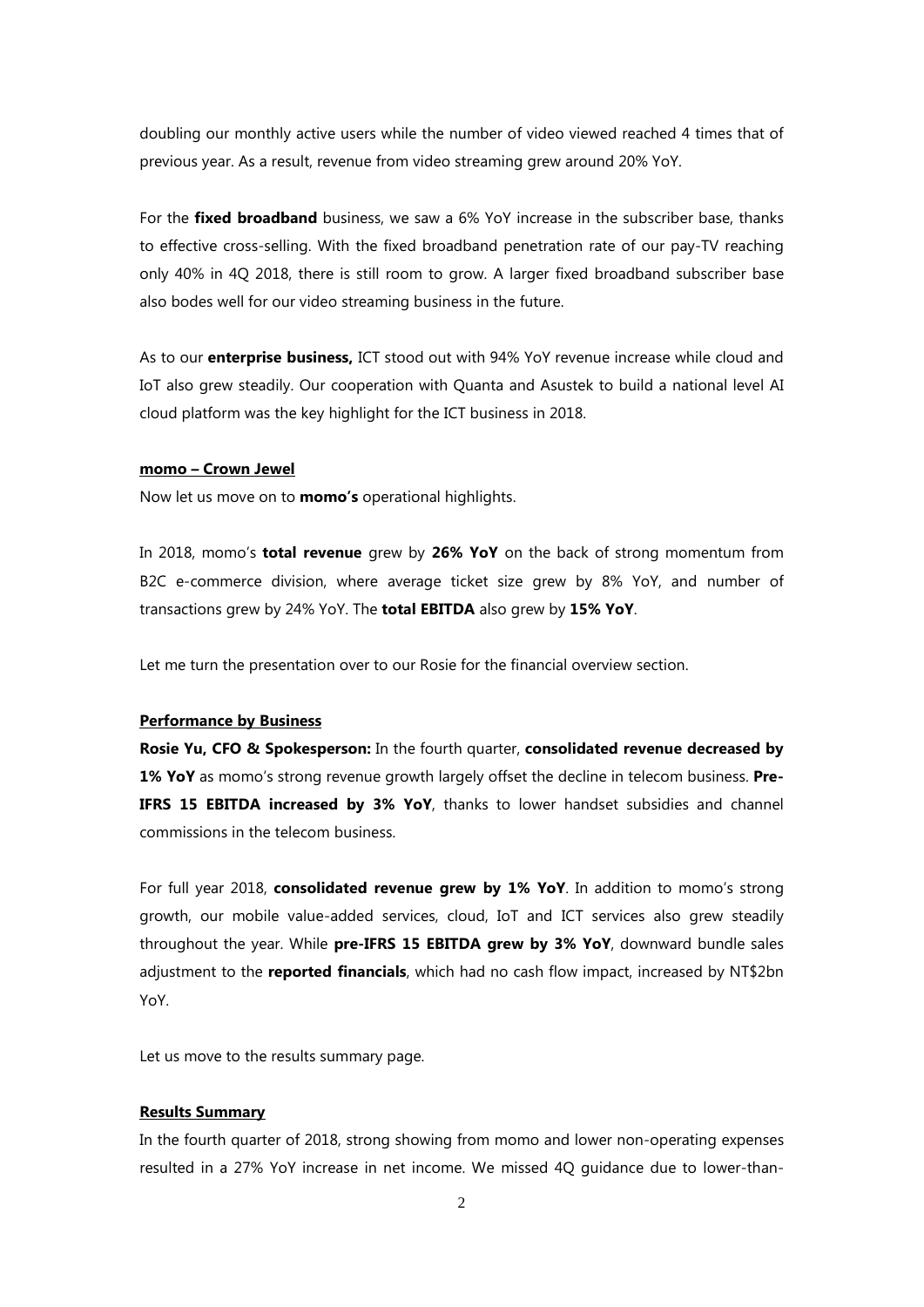expected high rate plan and high-end phone bundled sales, despite that pre-IFRS profit came in better than expectations.

For full year **2018, revenue was 4%** lower than the Company's expectations, owing to customers' shifting appetite to lower-tier rate plans. That said, through business diversification and rigorous cost and expense rationalization, both our operating and net income achieved Company's guidance, making Taiwan Mobile the **only one amongst the big 3 telecom operators in Taiwan that achieved EPS guidance for 2018.**

# **Balance Sheet Analysis**

Now let's move on to balance sheet analysis.

On the **asset front**, the YoY decrease in current asset was driven by declines in receivable and contract assets, as handset replacement cycle lengthens and demand for high end smartphone wanes. The YoY decrease in other current assets was due to lower guarantee deposits in 2018.

For non-current assets, concession and equipment values came off YoY reflecting the end of 3G service, while the increase in other non-current assets was related to the adoption of dealer commission capitalization accounting treatment since the beginning of 2018, which is IFRS 15.

On the **liability front**, our gross debts decreased nicely YoY as we paid down debts with healthy free cash flow.

In terms of **financial ratios,** our net debt to EBITDA ratio improved to 1.4x and our current ratio also rose to 69% vs. 57% a year ago. **ROE** at the end of 2018 stood firmly above 20%.

### **Cash Flow Analysis**

For the full year, the **YoY decrease of operating cash inflow** was mainly related to changes in accounts payables as a result of falling handset sales.

As for **investing cash flow, the YoY decrease in outflow** was due to lower capex, higher license fee base in previous year, and more cash released from guarantee deposits with the regulator.

In terms of **financing cash flow**, the main outflow item in 4Q18 was the repayment of the 7 year corporate bond. For the full year, we issued unsecured corporate bond of NT\$15bn in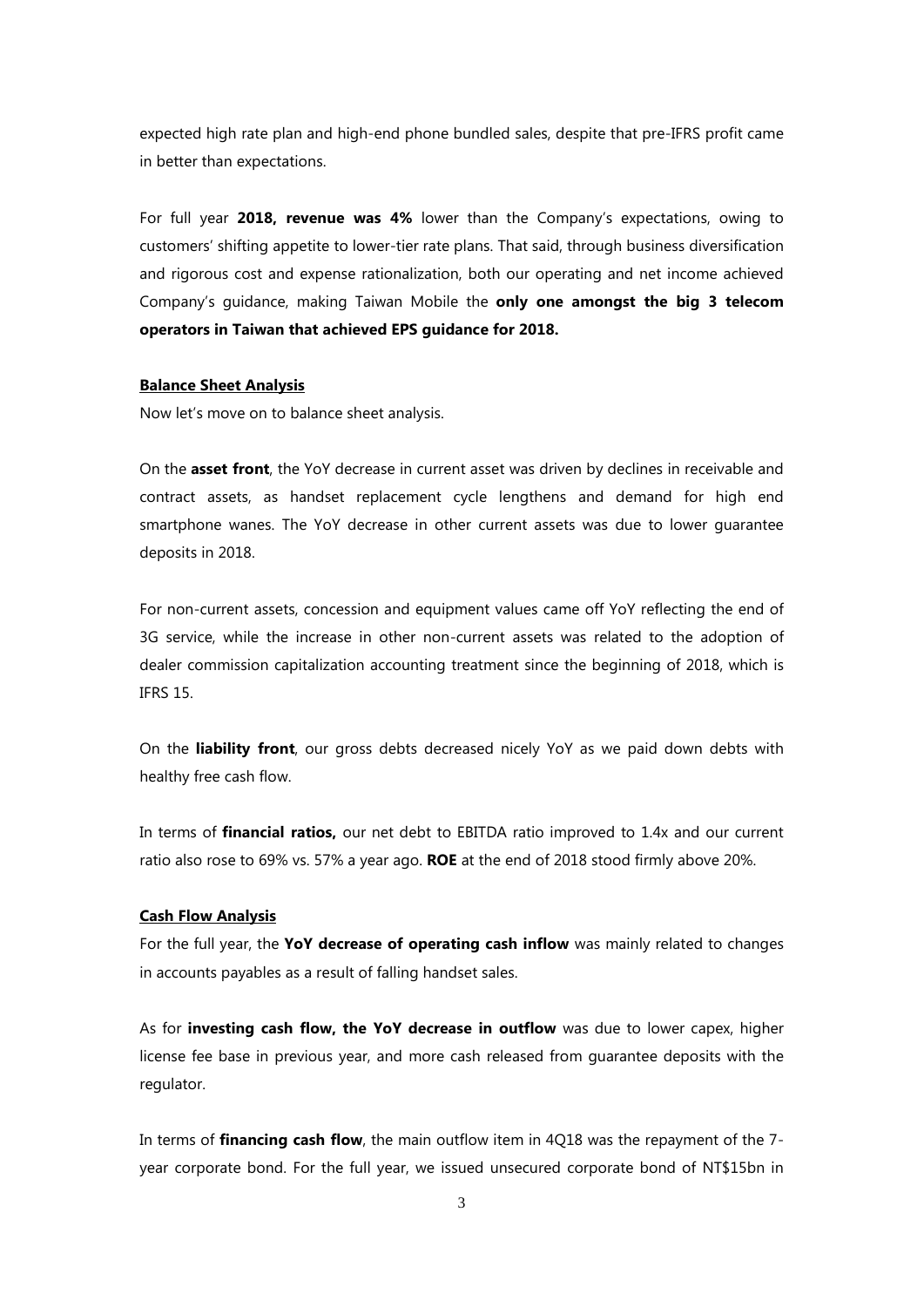April 2018 which helped pay down short-term and long-term debts.

With **capex falling by 13% YoY**, full year 2018 **free cash flow** reached NT\$21.28bn, up 4% YoY, translating to **free cash flow yield** of 7.3%.

Let me turn the presentation over to James for 2019 guidance and event updates.

# **2019 Guidance**

**James:** In terms of 2019 outlook, **for telecom business** - In 2019, NB-IoT, cloud service, IDC business and OTT related services will be on their upward trajectory. Mobile monthly fees in 2019 are expected to be similar to current levels while lower voice minutes of use and mobile interconnecting rate will weigh on mobile ARPU.

Despite our effort in mobile offering differentiation and customer acquisition cost reduction, we expect a **10% YoY decline in telecom EBIT** due to three major factors: 1) lower ARPU due to the \$499 frenzy, 2) no \$499-related penalty income in 2019, and 3) no domestic roaming revenue in 2019.

For other businesses, the combined EBIT of our cable TV business and momo will represent 21% of our total EBIT in 2019, with respective EBIT growth rates of 10% for cable TV and 5% for momo.

**Stable free cash flow** generation is expected in 2019 as savings in cash capex compensates for the decline in operating cash flow.

**For Capex guidance,** out of the total capex of NT\$6.4bn planned for 2019, we expect telecom capex to decline by 25% YoY, cable TV capex to increase by single-digit percentage point, and momo capex to halve despite continued business expansion due to high base from 2018 for its mega automated warehouse.

#### **Event Updates**

The next page shows our event updates.

First, the Board resolved to participate in establishing LINE Bank, an online-only bank, with investment amount of NT\$500M for a 5% stake.

Second, the recognitions we've received in the fourth quarter of 2018 for your reference.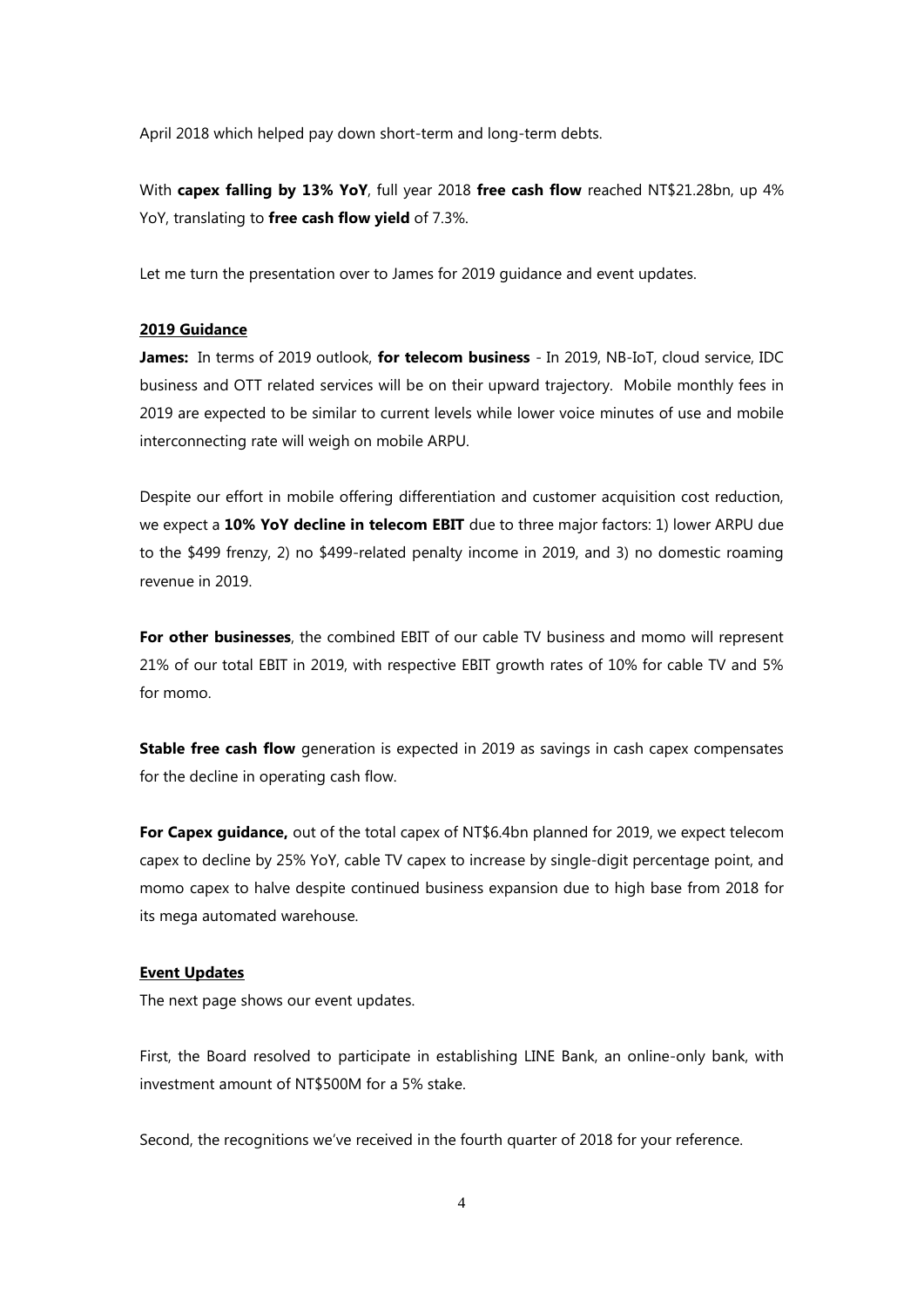### **Key Message**

To wrap up our presentation, this slide summarizes the key message that we would like to deliver:

With strong footholds in e-commerce and OTT services plus leveraging expanding residential broadband user base on content bundling, Taiwan Mobile is better positioned than other telcos in Taiwan. The growing cloud, AIoT, and ICT businesses, coupled with capex downtrend, will support TWM's stable free cash flow generation capabilities and future growth.

This will conclude our presentation today. Now I would like to open the floor for the Q&A section.

# **Q&A**

**Patrick Chen, Nomura:** Regarding the D&A guidance for 2019, it seems to be rising from the 2018 level. Given that your capex has been declining in the last few years, is the rise in the D&A more related to amortization or maybe the adoption of IFRS 16 to capitalize the rental expenses?

### Separately, can you shed some color on the non-operating losses?

**Rosie:** Regarding your 1<sup>st</sup> question on D&A guidance, it's the latter, the implementation of IFRS 16.

On your second question, non-operating losses, it was because in 2017 we provisioned roughly NT\$790mn accrued losses for the litigation with FET. In 2018, we didn't incur such losses. Also, there were some write-off losses incurred in the previous year.

**Jack Hsu, Sinopac:** What is your number of 4G subscribers at the end of 2018? Also, can you share your view about the impact of the NT\$499 all-you-can-eat? It seems to have had a negative impact on the operators. But, did it really have a huge impact or was there another factor that affected the operators' revenue or profit?

**James:** Regarding to your second question, the NT\$499 deal did impact the operators quite a bit. For 2019, we will see bigger impact from the NT\$499 deal mainly because the NT\$499 deal started in May 2018, thus the full-year impact in 2019. The NT\$499 monthly tariff will probably not get worse, but it will stay. Thus, we have a very conservative projection for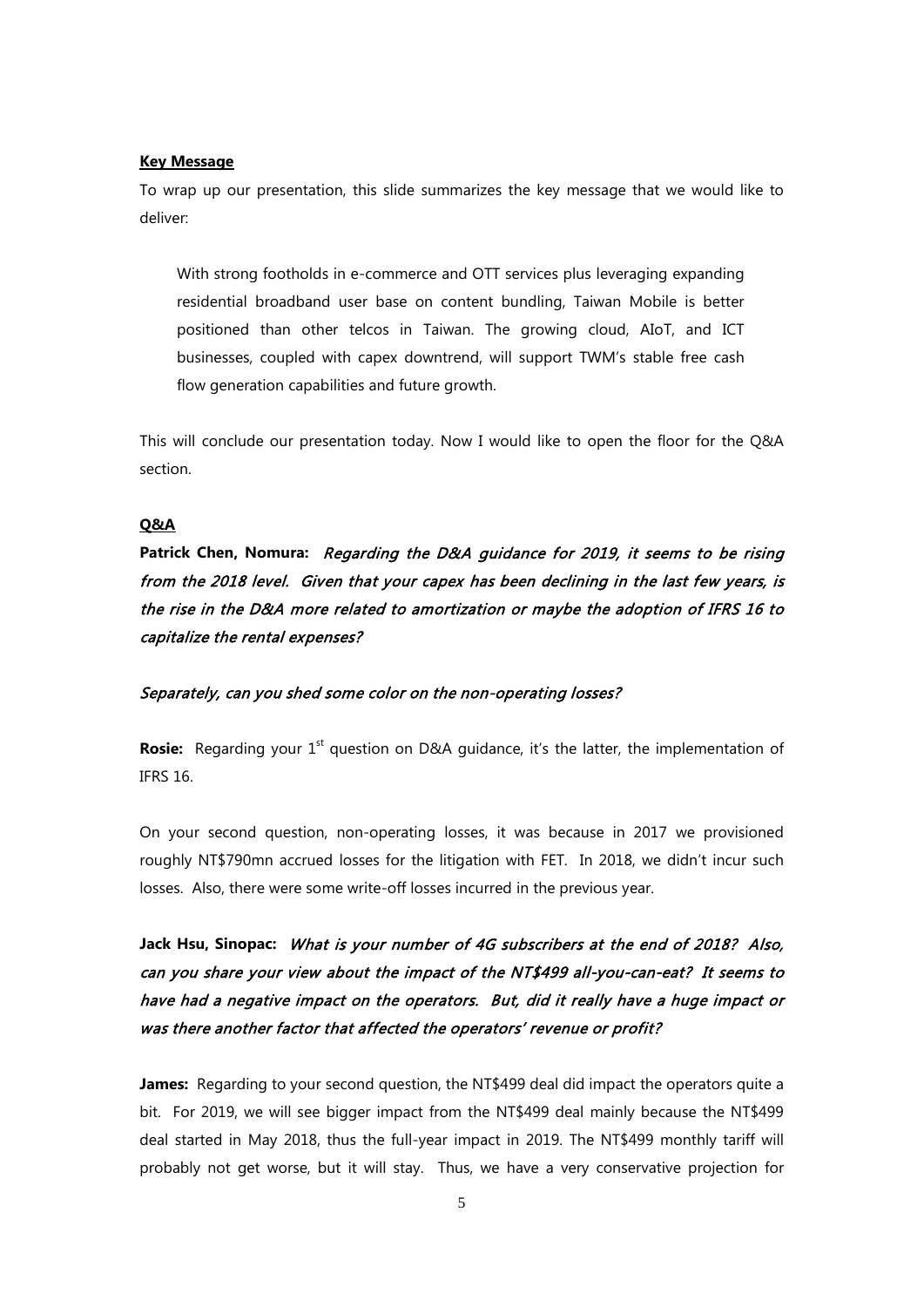mobile revenue because the NT\$499 impact will further lower ARPU.

Regarding the 4G subscriber number, in 2018, for all five operators, SIM card penetration rate rose as a result of the NT\$499 deal as well as big promotions on Double 11 Single's Day. One of our competitors offered a NT\$211 plan and one of the smaller operators offered a NT\$88 plan. Thus, there was 2% growth in subscribers for the whole market in 2018. For TWM, our 4G subscribers at the end of 2018 was 7.07m.

**Neale Anderson, HSBC:** Two questions. First one is about the 25% reduction in capex guidance, can you share any details on the level of traffic growth you're seeing on your mobile network and how you reconcile that with the lower investment in 2019?

# Second question is about the investment in LINE bank and the rationale behind that investment.

**James**: We estimate 12% growth in mobile traffic. The capex for the mobile network is NT\$4.1bn, which is a big part of the overall capex.

**Rosie**: Given that many expect that LINE Bank will provide the largest platform on the island, there are more and more applications or business synergies we could leverage from this platform.

**Varun Aruja, Credit Suisse:** A few questions from me. Firstly can you provide clarity on how much is APT is now contributing in terms of roaming revenue? My understanding was most of it was done in 2018, so how much is still left?

Secondly, regarding capex, looking at your competitors, CHT's capex guidance is always to increase and they're investing a lot. Given that you're also looking at ICT and all these cloud initiatives to be growth drivers, it's surprising to see your capex coming down? Just want clarification because if you're looking to invest in these future technologies and your fixed-line network infrastructure, in my opinion, is much less than CHT, shouldn't you be investing more on those fronts in preparation for 5G?

Thirdly, any update on the 5G auction and when should we expect any increase in 5G capex?

**James**: In response to your second question about ICT and capex, the 2019 capex for IDC investment is mainly for incremental revenue basis because the heavy investments already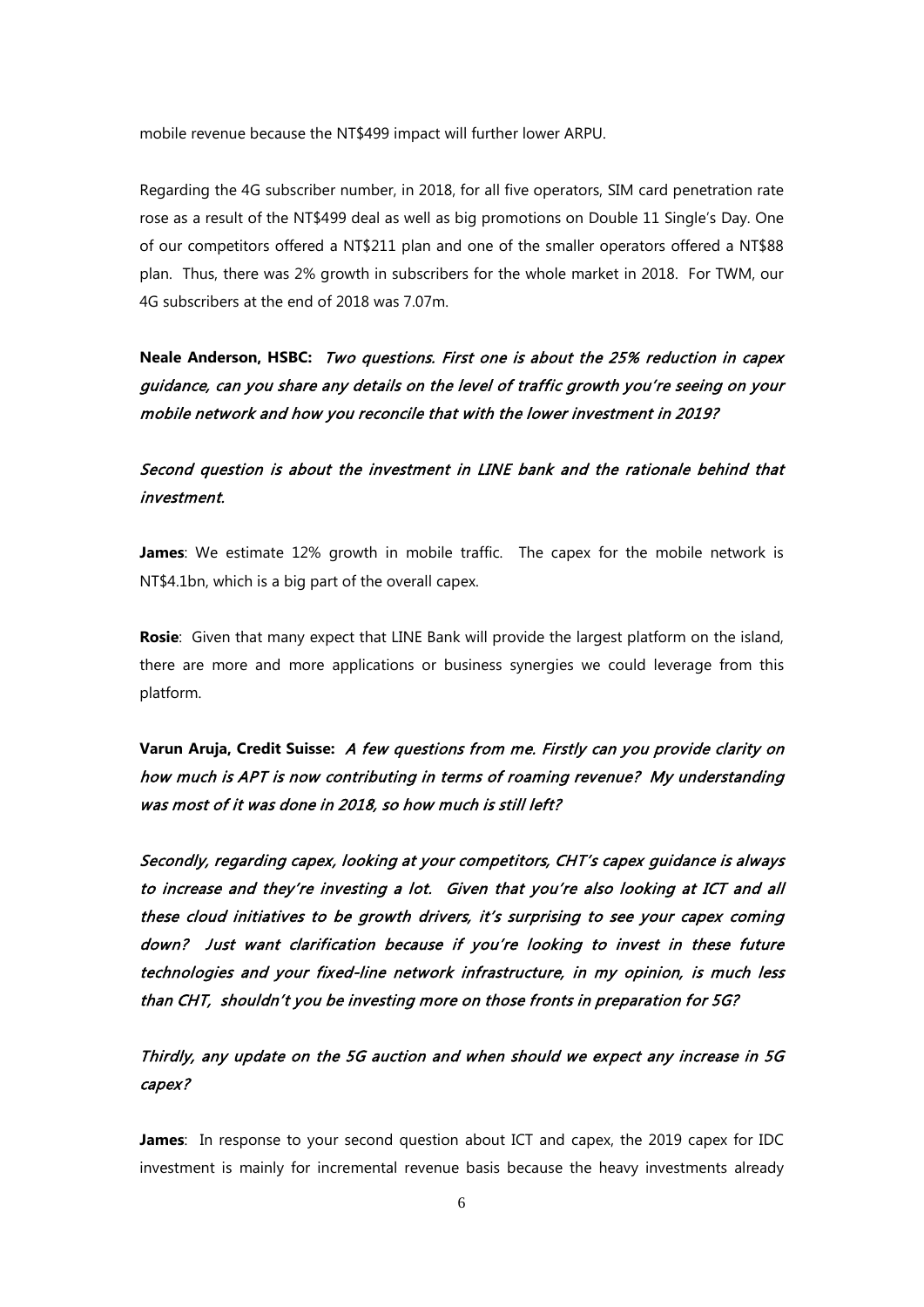happened in 2017 and 2018.

Regarding the 5G auction, based on indications from the NCC, the spectrum auction will take place end of 1Q20. So, the 5G capex or the network investment will start in the  $3^{rd}$  or  $4^{th}$ quarter of 2020. While the capex going from 2018 to 2019 will not be significant when it comes to spectrum auction and network deployment, it will begin to increase in 2020.

Regarding your first question, according to the NCC regulation, domestic roaming from APT actually stopped at the end of 2018. However, the NCC gave APT a grace period of one month, so by the end of January, all of the domestic roaming will reset to zero.

**Varun**: In light of that, do you think your guidance of a 10% decline in telecom EBIT is a bit conservative given that roaming will be zero and not many of your customers have converted to NT\$499? Can you elaborate on how many of your customers are in NT\$499?

**James**: For our guidance, we prefer to be more conservative as you can see over the past few years. For instance, in 2018, no one could have expected the NT\$499 frenzy, and at the end of the day, TWM was the only operator to meet its guidance thanks to our conservative approach. Hopefully, in 2019, we will outperform our projections.

**Varun**: Okay. Lastly for me, the earnings have been on a declining trajectory for some time now. Obviously 2019 is a declining trend but when do you think we can see some recovery in earnings? I know your ROE is improving, but that is largely because you're paying dividends out of your reserves. But your core earnings seems to be on a declining trajectory, so how should investors look at earnings in the next 3-5 years? Is there any view were you think you can have some recovery in earnings?

**Rosie**: Well, you know we're very committed to a stable dividend policy. So even with declining earnings, we are still committed. But of course, it's up to the Board meeting in April. And you know we do have ample reserves to top-up dividends if necessary.

# **Patrick Chen, Nomura:** Can you share with us the Board's thoughts behind the change in leadership?

**James**: This morning, the Board appointed a new GM for Taiwan Mobile mainly because I reached 65 years of age, which is the company policy's retirement age for senior management. But I will still stay on the Board and serve as an advisor to the new GM as part of the Fubon group. I will also help with the coordination between Taiwan Mobile and its subsidiaries such